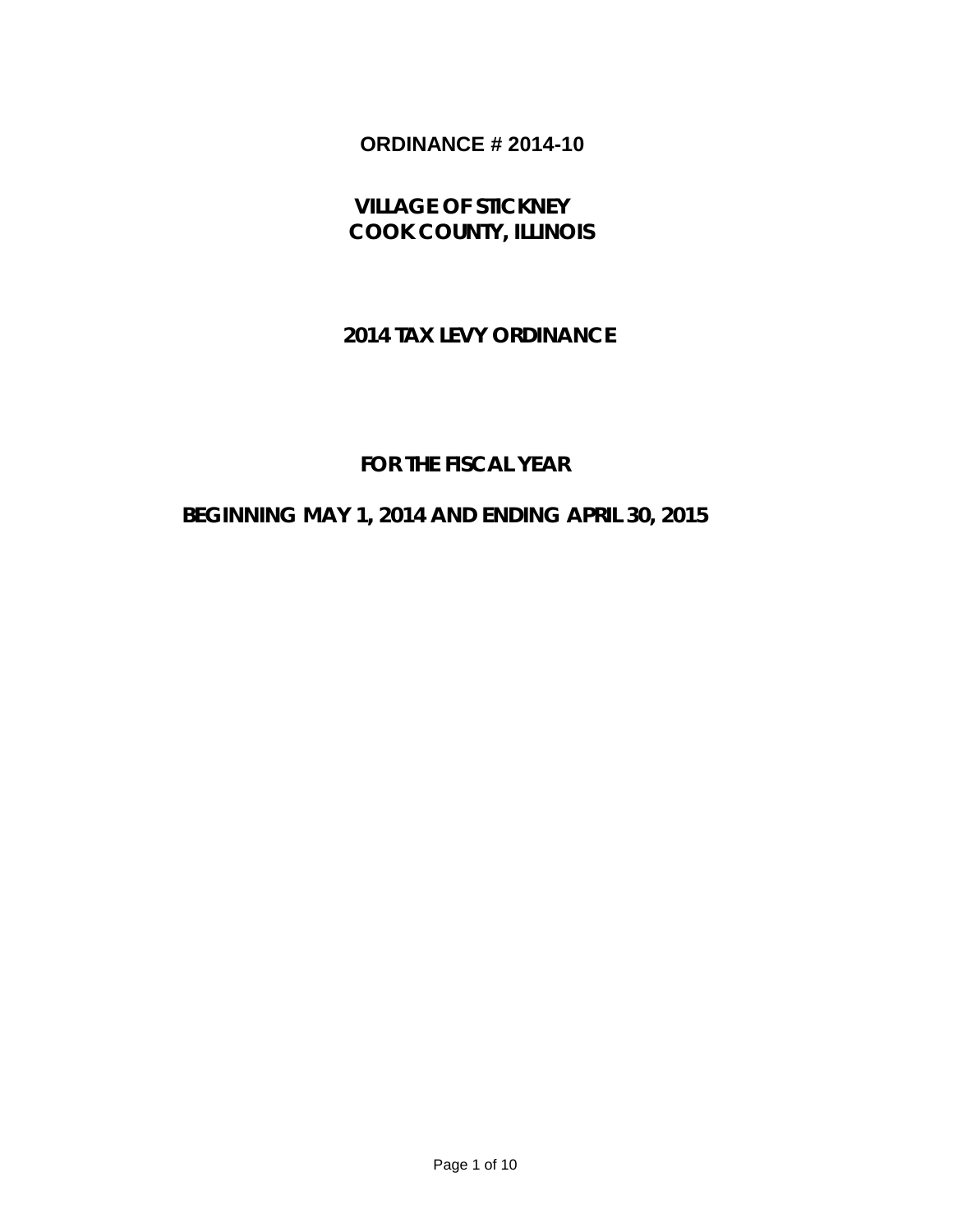### VILLAGE OF STICKNEY COOK COUNTY, ILLINOIS 2014 TAX LEVY ORDINANCE FOR THE FISCAL YEAR BEGINNING MAY 1, 2014 AND ENDING APRIL 30, 2015

BE IT ORDAINED by the President and Board of Trustees of the Village of Stickney, Cook County, Illinois as follows:

SECTION 1. Tax for the following sums of money or as much thereof as may be authorized by law, to defray all expenses and liabilities of the Village of Stickney, Cook County, Illinois be and the same is hereby levied for the purpose specified against all taxable property in the Village of Stickney, Cook County Illinois, for the fiscal year beginning on May 1, 2014 and ending on April 30, 2015.

|                     |                                                        | <b>AMOUNT</b>           |              |    | AMOUNT TO BE     |    | AMOUNT TO BE         |
|---------------------|--------------------------------------------------------|-------------------------|--------------|----|------------------|----|----------------------|
|                     |                                                        |                         | APPROPRIATED |    | <b>RAISED BY</b> |    | <b>RECEIVED FROM</b> |
|                     |                                                        |                         |              |    | <b>TAX LEVY</b>  |    | OTHER SOURCES        |
|                     |                                                        |                         |              |    |                  |    |                      |
| <b>GENERAL FUND</b> |                                                        |                         |              |    |                  |    |                      |
|                     | <b>EXECUTIVE AND LEGISLATIVE DEPARTMENT</b>            |                         |              |    |                  |    |                      |
| 1.1                 | Salary of Village President                            | \$                      | 21,500       |    |                  |    |                      |
| 1.2                 | Salaries of Village Trustees                           |                         | 43,200       |    |                  |    |                      |
| 1.3                 | Salary of Liquor Commissioner                          |                         | 3,500        |    |                  |    |                      |
|                     | Total                                                  | $\sqrt[6]{\frac{1}{2}}$ | 68,200       | S  | 45,000           | \$ | 23,200               |
|                     |                                                        |                         |              |    | Corporate        |    |                      |
|                     | <b>ADMINISTRATIVE DEPARTMENT</b>                       |                         |              |    |                  |    |                      |
| 2.1                 | Salary of Village Clerk                                | \$                      | 17,000       |    |                  |    |                      |
| 2.2                 | Salary of Village Treasurer/Collector-partial          |                         | 45,000       |    |                  |    |                      |
| 2.4                 | Salary of office clerks-partial                        |                         | 58,000       |    |                  |    |                      |
| 2.5                 | Salary of building inspector                           |                         | 30,750       |    |                  |    |                      |
| 2.6                 | Compensation of elecrical inspector                    |                         | 7,200        |    |                  |    |                      |
| 2.7                 | Comp.of three (3) Fire and Police Comm. members        |                         | 6,000        |    |                  |    |                      |
| 2.8                 | Expenses of Board of Fire and Police Commision         |                         | 6,000        |    |                  |    |                      |
| 2.9                 | Expenses for postage, stationery and supplies          |                         | 11,000       |    |                  |    |                      |
| 2.10                | Purchase of license supplies                           |                         | 7,000        |    |                  |    |                      |
| 2.11                | IL Municipal League-membership and expenses            |                         | 2,000        |    |                  |    |                      |
| 2.12                | Printing and publishing                                |                         | 9,500        |    |                  |    |                      |
| 2.13                | Cost of preparing and publishing finanacial statements |                         | 1,800        |    |                  |    |                      |
| 2.14                | Employee insurance                                     |                         | 10,500       |    |                  |    |                      |
| 2.15                | Computer maintenance and services                      |                         | 22,000       |    |                  |    |                      |
| 2.16                | Expenses of Zoning Board of Appeals                    |                         | 2,000        |    |                  |    |                      |
| 2.17                | Revision and recodification of ordinances              |                         | 5,000        |    |                  |    |                      |
| 2.19                | Plumbing inspection services                           |                         | 3,200        |    |                  |    |                      |
| 2.22                | W.C.M.C.-membership and expenses                       |                         | 12,000       |    |                  |    |                      |
| 2.23                | <b>Salary Safety Committee</b>                         |                         | 18,000       |    |                  |    |                      |
|                     | Total                                                  | \$                      | 273,950      | \$ | 73,000           | \$ | 200,950              |
|                     |                                                        |                         |              |    | Corporate        |    |                      |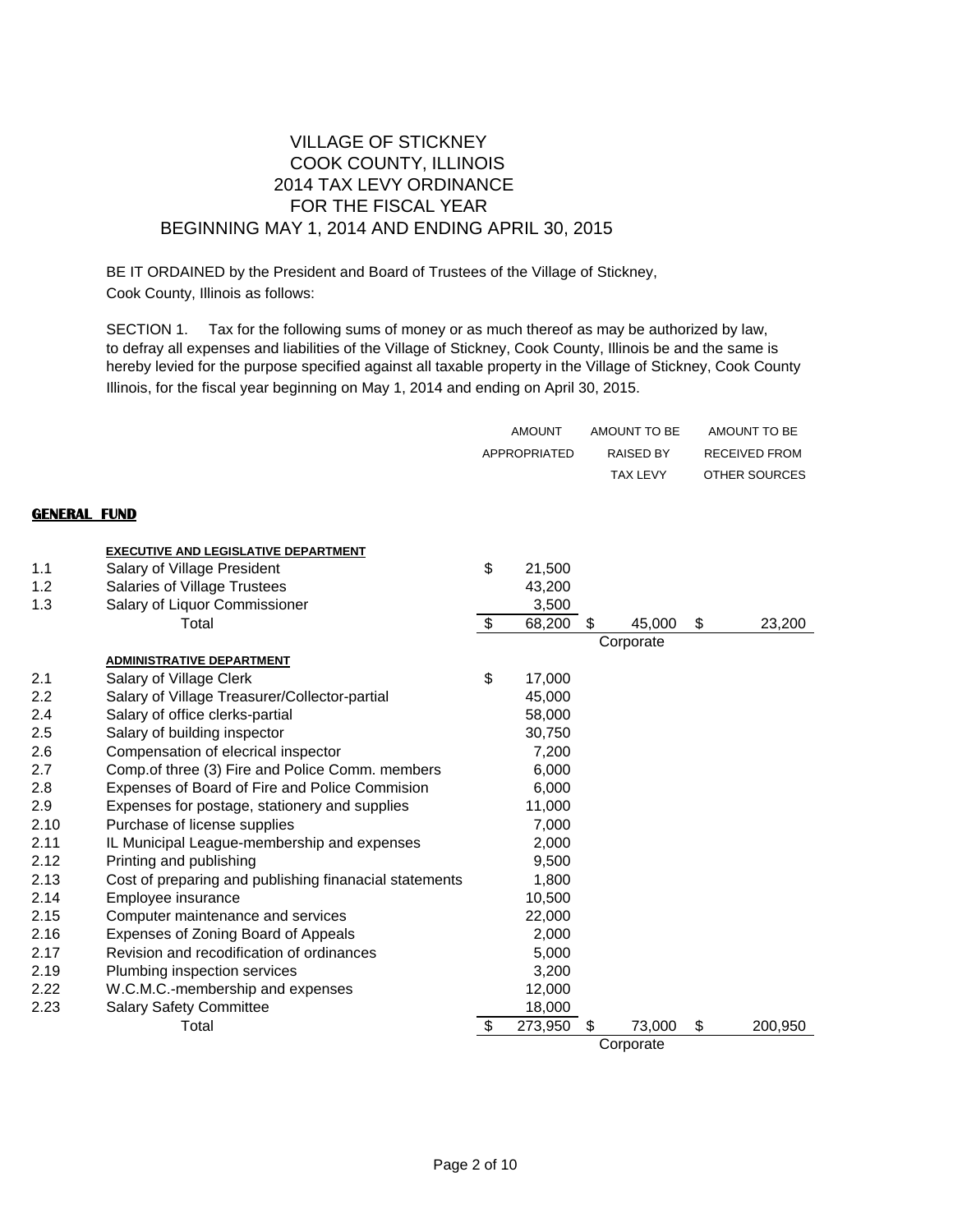|     |                                    | <b>AMOUNT</b><br>APPROPRIATED |   | AMOUNT TO BE<br><b>RAISED BY</b><br><b>TAX LEVY</b> | AMOUNT TO BE<br><b>RECEIVED FROM</b><br><b>OTHER SOURCES</b> |
|-----|------------------------------------|-------------------------------|---|-----------------------------------------------------|--------------------------------------------------------------|
|     | <b>PROFESSIONAL SERVICES</b>       |                               |   |                                                     |                                                              |
| 3.1 | Retainer for Attorney for Village  | \$<br>6,000                   |   |                                                     |                                                              |
| 3.2 | Legal services other than retainer | 200,000                       |   |                                                     |                                                              |
| 3.3 | Village Prosecutor                 | 21,600                        |   |                                                     |                                                              |
| 3.4 | Other professional fees            | 6,000                         |   |                                                     |                                                              |
| 3.5 | Engineering services               | 6,000                         |   |                                                     |                                                              |
| 3.6 | Lobbyist                           | 18,000                        |   |                                                     |                                                              |
|     | Total                              | 257,600                       | S | 60,000                                              | \$<br>197,600                                                |
|     |                                    |                               |   | Corporate                                           |                                                              |

#### **POLICE DEPARTMENT**

| 4.1  | Salary of Chief of Police                             | \$         | 103,600   |    |         |    |           |
|------|-------------------------------------------------------|------------|-----------|----|---------|----|-----------|
| 4.2  | Salary of Deputy Police Chief                         |            | 88,700    |    |         |    |           |
| 4.4  | Salaries of Sergeants of Police                       |            | 272,000   |    |         |    |           |
| 4.5  | Salaries of Patrolmen                                 |            | 810,000   |    |         |    |           |
| 4.6  | Salaries of special police duties                     |            | 160,000   |    |         |    |           |
| 4.7  | Salaries of Radio Clerks                              |            | 257,000   |    |         |    |           |
| 4.8  | Salary of Ordinance Control Officer                   |            | 32,000    |    |         |    |           |
| 4.9  | Cost of maintaining motor equipment                   |            | 36,000    |    |         |    |           |
| 4.10 | Cost of maintaining communication equipment           |            | 25,000    |    |         |    |           |
| 4.11 | Expenses for stationery, printing and office supplies |            | 6,500     |    |         |    |           |
| 4.12 | Operating expenses, equipment and supplies            |            | 25,000    |    |         |    |           |
| 4.13 | Motor fuel cost                                       |            | 70,000    |    |         |    |           |
| 4.14 | Education and training costs                          |            | 20,000    |    |         |    |           |
| 4.15 | Employee insurance                                    |            | 335,000   |    |         |    |           |
| 4.16 | Maintenance of gun range                              |            | 3,000     |    |         |    |           |
| 4.17 | Clothing allowance                                    |            | 17,650    |    |         |    |           |
| 4.18 | Adjudication                                          |            | 54,400    |    |         |    |           |
| 4.19 | Computer maintenance and services                     |            | 18,000    |    |         |    |           |
| 4.20 | Animal control contractual service                    |            | 1,000     |    |         |    |           |
| 4.21 | <b>Adjudication Hearing Officer</b>                   |            | 8,400     |    |         |    |           |
| 4.22 | Police Officers' holiday pay                          |            | 85,000    |    |         |    |           |
| 4.23 | Salary of Police Corporals                            |            | 2,200     |    |         |    |           |
| 4.26 | Leads Supervisor                                      |            | 1,800     |    |         |    |           |
|      | Total                                                 | \$         | 2,432,250 | \$ | 577,000 | \$ | 1,855,250 |
|      |                                                       |            |           |    | Police  |    |           |
|      |                                                       | Protection |           |    |         |    |           |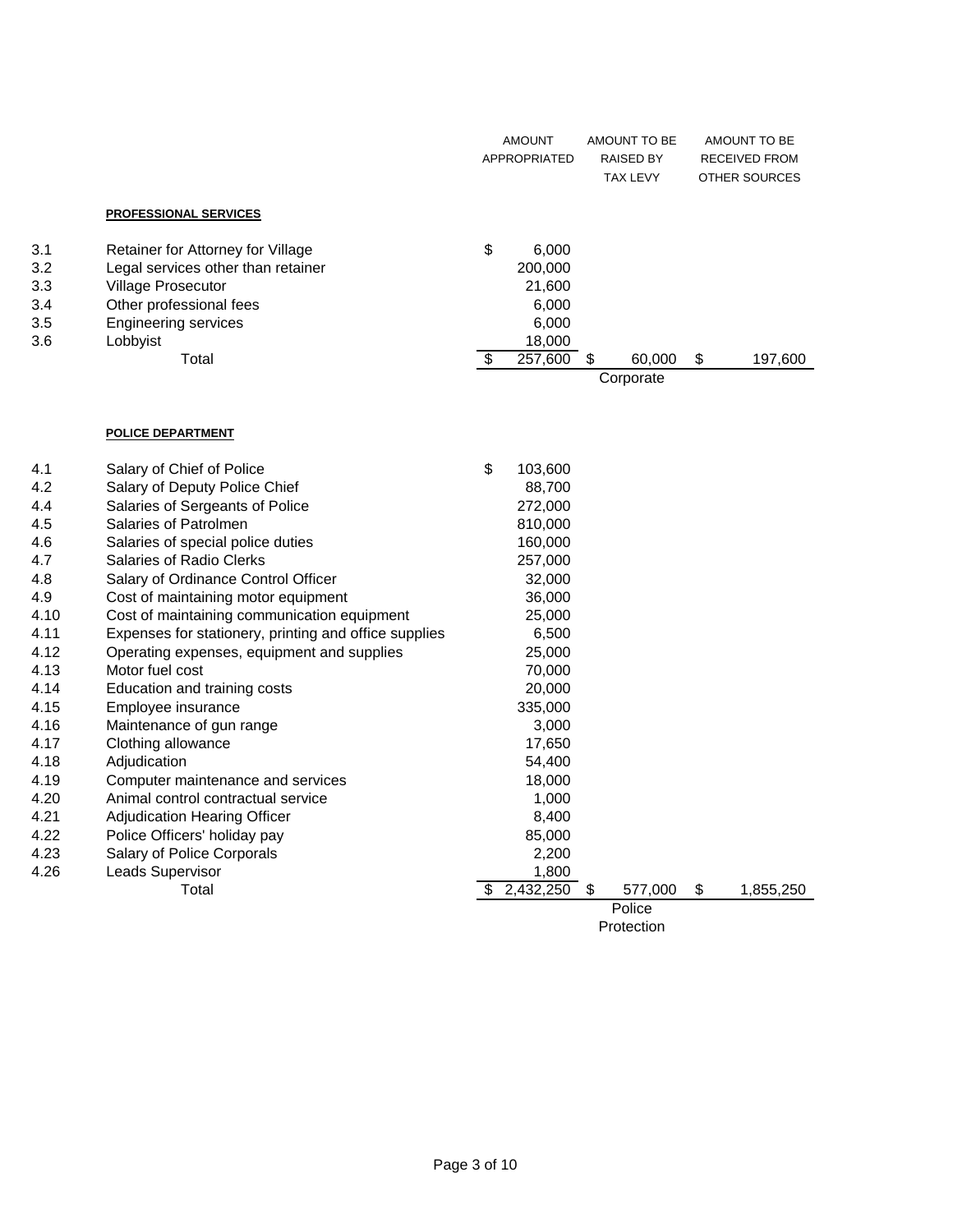|      |                                                     | AMOUNT<br><b>APPROPRIATED</b> |           | AMOUNT TO BE<br>RAISED BY<br><b>TAX LEVY</b> |    | AMOUNT TO BE<br><b>RECEIVED FROM</b><br>OTHER SOURCES |
|------|-----------------------------------------------------|-------------------------------|-----------|----------------------------------------------|----|-------------------------------------------------------|
|      | <b>FIRE DEPARTMENT</b>                              |                               |           |                                              |    |                                                       |
| 5.1  | Salary of Fire Chief                                | \$                            | 68,500    |                                              |    |                                                       |
| 5.2  | Salaries of firemen                                 |                               | 955,000   |                                              |    |                                                       |
| 5.3  | Salaries of fire inspectors                         |                               | 36,000    |                                              |    |                                                       |
| 5.4  | <b>MABAS Division XI Dues</b>                       |                               | 10,000    |                                              |    |                                                       |
| 5.5  | Expense of stationery, printing and office supplies |                               | 5,000     |                                              |    |                                                       |
| 5.6  | Motor fuel cost                                     |                               | 20,000    |                                              |    |                                                       |
| 5.7  | Repair & maintenance of motor equipment             |                               | 30,000    |                                              |    |                                                       |
| 5.8  | Cost of maintaining communication equipment         |                               | 12,000    |                                              |    |                                                       |
| 5.9  | Cost of operating supplies                          |                               | 24,000    |                                              |    |                                                       |
| 5.10 | Education and training costs                        |                               | 12,000    |                                              |    |                                                       |
| 5.11 | Purchase of fire fighting clothing                  |                               | 28,000    |                                              |    |                                                       |
| 5.12 | Purchase of operating equipment                     |                               | 24,000    |                                              |    |                                                       |
| 5.13 | Emergency vehicle priority system                   |                               | 1,000     |                                              |    |                                                       |
| 5.14 | Medical examinations and hepatitis B shots          |                               | 12,000    |                                              |    |                                                       |
| 5.15 | Computer maintenance and services                   |                               | 15,000    |                                              |    |                                                       |
| 5.16 | Ambulance billing services                          |                               | 12,000    |                                              |    |                                                       |
| 5.17 | Purchase of breathing apparatus                     |                               | 8,000     |                                              |    |                                                       |
| 5.18 | Grant - Equipment                                   |                               | 50,000    |                                              |    |                                                       |
| 5.19 | Employee insurance                                  |                               | 22,500    |                                              |    |                                                       |
|      | Total                                               | \$                            | 1,345,000 | \$<br>415,000                                | \$ | 930,000                                               |
|      |                                                     |                               |           | Fire<br>Protection                           |    |                                                       |
|      |                                                     |                               |           |                                              |    |                                                       |
|      | <u>PUBLIC WORKS DEPARTMENT</u>                      |                               |           |                                              |    |                                                       |
| 6.1  | Salary of Village Supervisor-partial                | \$                            | 45,000    |                                              |    |                                                       |
| 6.2  | Office supplies                                     |                               | 1,000     |                                              |    |                                                       |
| 6.3  | Cost of material-repairing streets                  |                               | 10,000    |                                              |    |                                                       |
| 6.4  | Cost of material-repairing alleys                   |                               | 5,000     |                                              |    |                                                       |
| 6.5  | Cost of repairing-public walks                      |                               | 10,000    |                                              |    |                                                       |
| 6.6  | Cost of repairing-public walks 50/50 curbing        |                               |           |                                              |    |                                                       |
|      | and A.D.A. requirements                             |                               | 17,000    |                                              |    |                                                       |
| 6.7  | Cost of-trimming and removal of trees               |                               | 80,000    |                                              |    |                                                       |
| 6.8  | Repair and maintenance-motorized equipment          |                               | 28,000    |                                              |    |                                                       |
| 6.9  | Sweeper lease payment                               |                               | 37,120    |                                              |    |                                                       |
| 6.10 | Computer maintence and services                     |                               | 3,000     |                                              |    |                                                       |
| 6.11 | Purchase of traffic regulations and street signs    |                               | 10,000    |                                              |    |                                                       |
| 6.12 | Cost of material-street snow removal                |                               | 5,000     |                                              |    |                                                       |
| 6.13 | Purchase of maintenance supplies                    |                               | 5,000     |                                              |    |                                                       |
| 6.14 | Purchase and repair of maintenance equipment        |                               | 10,000    |                                              |    |                                                       |
| 6.15 | Payment of energy maintenance and repair            |                               |           |                                              |    |                                                       |
|      | of alley and street lights                          |                               | 85,000    |                                              |    |                                                       |
|      | Total                                               | \$                            | 351,120   | 105,000<br>\$                                | \$ | 246,120                                               |

**Corporate**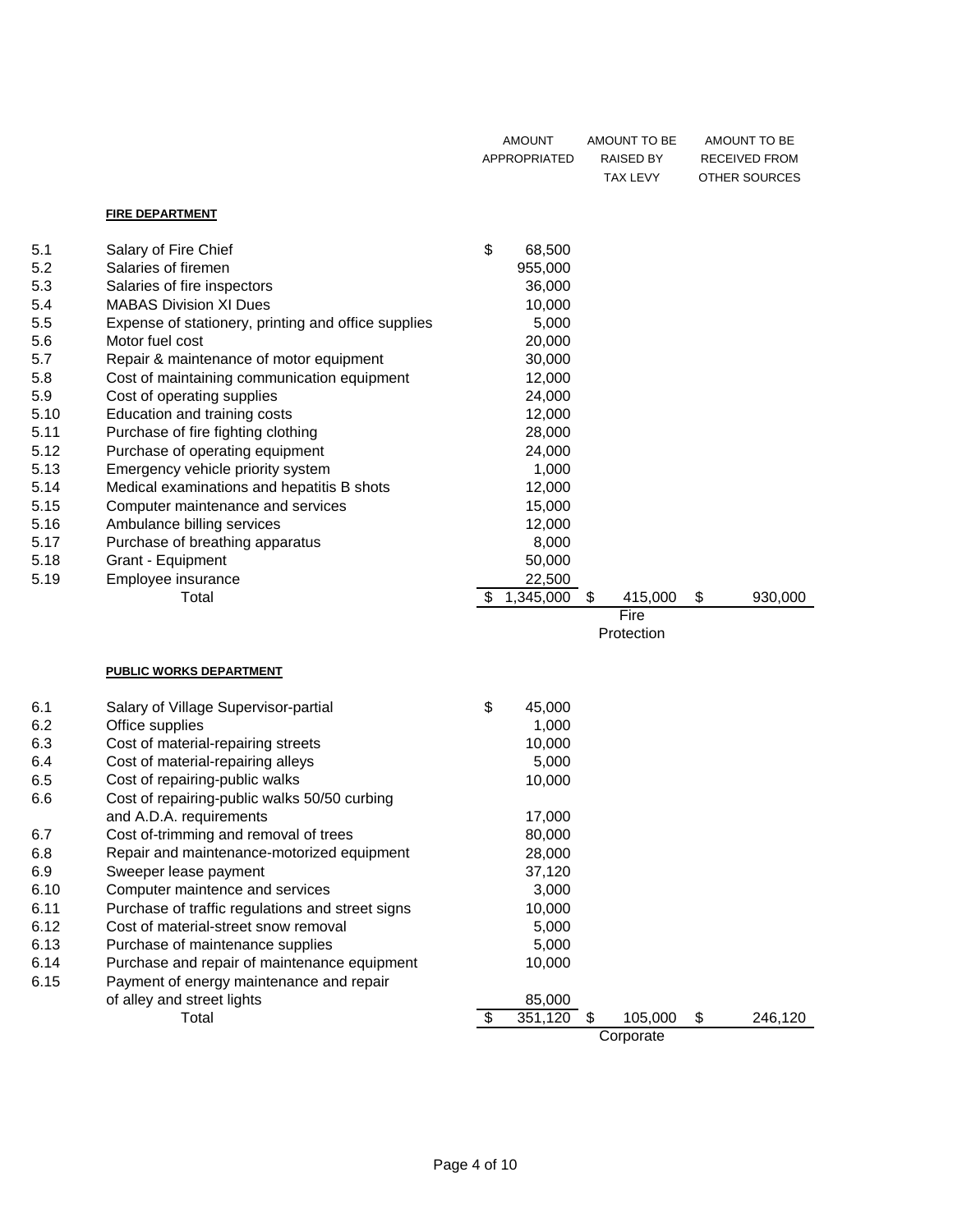|                                                       |                                                                                                                                                                                                                                                 | <b>AMOUNT</b><br>APPROPRIATED  |                                                                                    | AMOUNT TO BE<br><b>RAISED BY</b><br><b>TAX LEVY</b> |                                  | AMOUNT TO BE<br>RECEIVED FROM<br>OTHER SOURCES |
|-------------------------------------------------------|-------------------------------------------------------------------------------------------------------------------------------------------------------------------------------------------------------------------------------------------------|--------------------------------|------------------------------------------------------------------------------------|-----------------------------------------------------|----------------------------------|------------------------------------------------|
|                                                       | PUBLIC BUILDINGS AND GROUNDS                                                                                                                                                                                                                    |                                |                                                                                    |                                                     |                                  |                                                |
| 7.1<br>7.2<br>7.3<br>7.5<br>7.6<br>7.7                | <b>Janitorial Services</b><br>Heating/Electric-Village Hall<br>Telephone services<br>Maintenance and repair of building<br>Purchase of supplies<br>Security and fire systems<br>Total                                                           | \$<br>$\overline{\mathcal{S}}$ | 24,000<br>10,000<br>66,000<br>75,000<br>8,000<br>22,000<br>$\overline{205,000}$ \$ |                                                     | 45,000<br>Corporate              | \$<br>160,000                                  |
|                                                       | <b>MISCELLANOUS</b>                                                                                                                                                                                                                             |                                |                                                                                    |                                                     |                                  |                                                |
| 8.1                                                   | Contingencies                                                                                                                                                                                                                                   | \$                             | 25,000                                                                             | $\frac{1}{2}$                                       |                                  | \$<br>25,000                                   |
|                                                       | <b>SANITATION DEPARTMENT</b>                                                                                                                                                                                                                    |                                |                                                                                    |                                                     |                                  |                                                |
| 9.1<br>9.2<br>9.3<br>9.4<br>9.6<br>9.7<br>9.8<br>9.10 | Salaries of employees<br>Cost of maintenance and repair-motorized equipment<br>Motor fuel purchase<br>Purchase of materials and supplies<br>Uniforms<br>Employee insurance<br>Medical examinations<br>Purchase of containers and recycling bins | \$                             | 385,000<br>65,000<br>36,000<br>3,500<br>13,000<br>113,000<br>2,500<br>18,000       |                                                     |                                  |                                                |
|                                                       | Total                                                                                                                                                                                                                                           | \$                             | 636,000                                                                            | \$                                                  | 134,045<br>Garbage               | \$<br>501,955                                  |
| 10.1                                                  | <b>INSURANCE</b><br>Insurance                                                                                                                                                                                                                   | \$                             | 216,000                                                                            | \$                                                  | 40,000<br>Liability<br>Insurance | \$<br>176,000                                  |
|                                                       | <b>AUDITING</b>                                                                                                                                                                                                                                 |                                |                                                                                    |                                                     |                                  |                                                |
| 11.1                                                  | Auditing services                                                                                                                                                                                                                               | \$                             | 20,000                                                                             | \$                                                  | 20,000<br>Auditing               | \$                                             |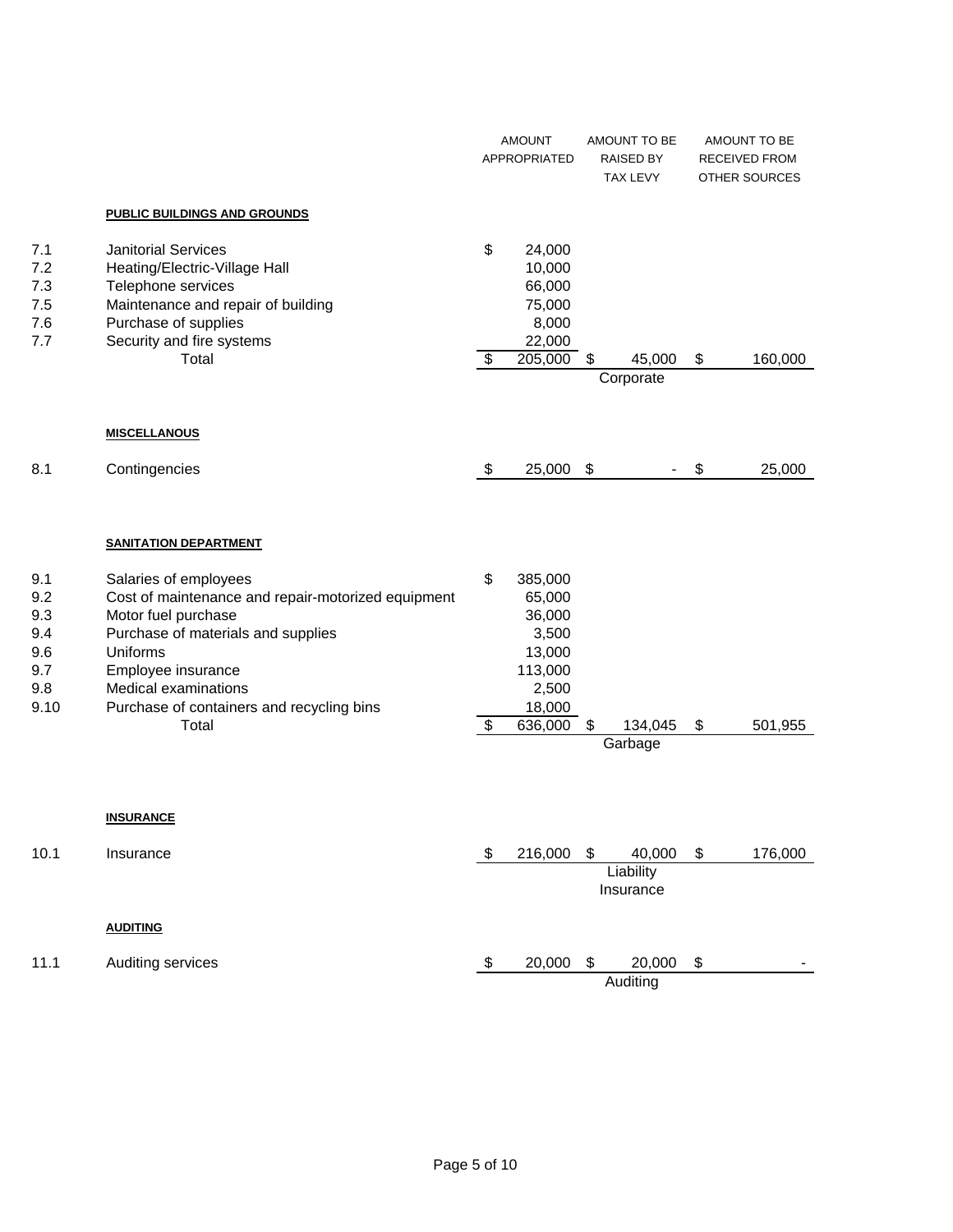|                                                                                |                                                                                                                                                                                                                                                                                                      |                                | <b>AMOUNT</b><br><b>APPROPRIATED</b>                                                                    |    | AMOUNT TO BE<br><b>RAISED BY</b><br><b>TAX LEVY</b>        |    | AMOUNT TO BE<br><b>RECEIVED FROM</b><br><b>OTHER SOURCES</b> |
|--------------------------------------------------------------------------------|------------------------------------------------------------------------------------------------------------------------------------------------------------------------------------------------------------------------------------------------------------------------------------------------------|--------------------------------|---------------------------------------------------------------------------------------------------------|----|------------------------------------------------------------|----|--------------------------------------------------------------|
|                                                                                | <b>MUNICIPAL RETIREMENT</b>                                                                                                                                                                                                                                                                          |                                |                                                                                                         |    |                                                            |    |                                                              |
| 12.1<br>12.2<br>12.3                                                           | Municipal retirement<br>FICA and medicare<br>Unemployment taxes<br>Total                                                                                                                                                                                                                             | \$<br>$\overline{\$}$          | 115,000<br>178,000<br>35,000<br>328,000                                                                 | \$ | 272,000<br>I.M.R.F. \$105,000<br>Social Security \$167,000 | \$ | 56,000                                                       |
| 14.1                                                                           | <b>CONTRIBUTIONS TO POLICE PENSION FUND</b><br>Real estate taxes                                                                                                                                                                                                                                     | \$                             | 612,000                                                                                                 | \$ | 612,000<br>Police Pension                                  | \$ |                                                              |
|                                                                                | <b>PARKS &amp; RECREATION</b>                                                                                                                                                                                                                                                                        |                                |                                                                                                         |    |                                                            |    |                                                              |
| 17.1<br>17.3<br>17.4<br>17.5<br>17.6<br>17.7<br>17.8<br>17.9<br>17.10<br>17.12 | Salaries-Parks & Recreation<br><b>Stickney Recreation Center</b><br>Maintenance & Supplies<br>Activities<br>Equipment<br><b>Stickney Baseball Association</b><br><b>Stickney Golden Agers</b><br><b>Stickney Senior Citizens</b><br><b>Transfer to Family Day</b><br>Sickney Youth Football<br>Total | \$<br>$\overline{\mathcal{S}}$ | 15,000<br>25,000<br>25,000<br>20,000<br>10,000<br>2,500<br>1,500<br>1,500<br>10,000<br>2,500<br>113,000 | \$ | 35,000<br>Corporate                                        | \$ | 78,000                                                       |
|                                                                                | <b>TRANSFER TO CAPITAL PROJECTS FUND</b>                                                                                                                                                                                                                                                             |                                |                                                                                                         |    |                                                            |    |                                                              |
| 18.1                                                                           | Transfer to Capital Projects Fund                                                                                                                                                                                                                                                                    | S.                             | 75,000.00                                                                                               | \$ |                                                            | \$ | 75,000.00                                                    |
|                                                                                | <b>Total General Fund</b>                                                                                                                                                                                                                                                                            | \$                             | 6,958,120                                                                                               | \$ | 2,433,045                                                  | \$ | 4,525,075                                                    |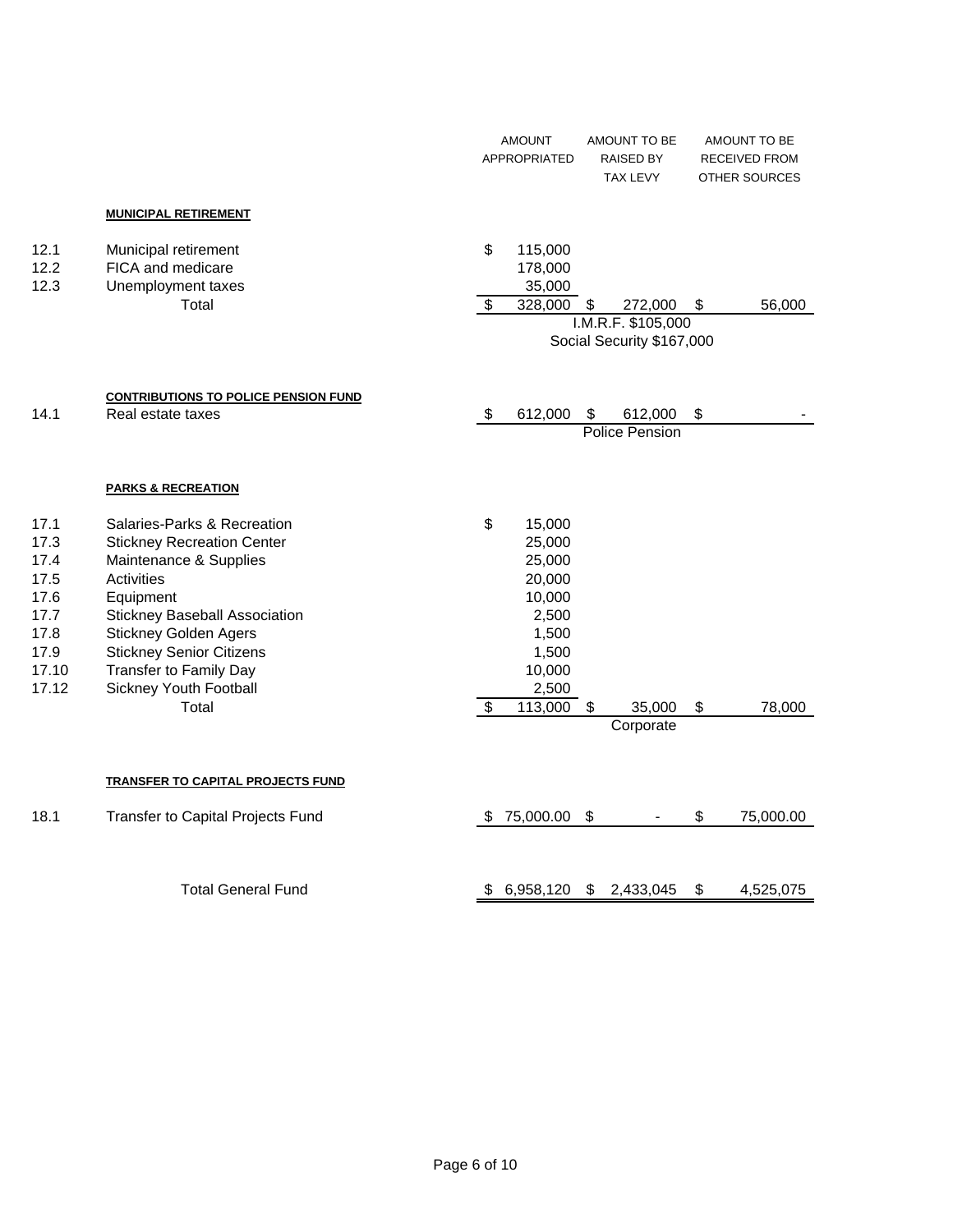| AMOUNT       | AMOUNT TO BE | AMOUNT TO BE  |
|--------------|--------------|---------------|
| APPROPRIATED | RAISED BY    | RECEIVED FROM |
|              | TAX LEVY     | OTHER SOURCES |

### **WATER FUND**

| 13.1  | Purchase of water                                  | \$<br>2,325,000      |                 |
|-------|----------------------------------------------------|----------------------|-----------------|
| 13.2  | Electric power at reservoir                        | 38,000               |                 |
| 13.3  | Purchase of meters & system                        | 40,000               |                 |
| 13.4  | Purchase of materials and supplies                 | 15,000               |                 |
| 13.5  | Contractual repairs to system                      | 120,000              |                 |
| 13.6  | Salary of Supervisor-partial                       | 36,000               |                 |
| 13.7  | Upgrade of computers                               | 12,000               |                 |
| 13.8  | Salaries of Water Department employees             | 185,000              |                 |
| 13.9  | Salary of Village Treasurer/Collector-partial      | 48,000               |                 |
| 13.10 | Salaries of office clerks-partial                  | 100,000              |                 |
| 13.11 | Office supplies, postage & stationery              | 6,000                |                 |
| 13.12 | Telephone service                                  | 12,000               |                 |
| 13.13 | Maintenance & repair of office equipment           | 5,000                |                 |
| 13.14 | Maintenance & repair of pumping station            | 50,000               |                 |
| 13.15 | Auditing services                                  | 12,000               |                 |
| 13.16 | Purchase of operating equipment                    | 3,000                |                 |
| 13.17 | Motor fuel costs                                   | 4,200                |                 |
| 13.18 | Maintenance & repair motorized equipment           | 5,000                |                 |
| 13.19 | Insurance                                          | 54,000               |                 |
| 13.21 | Purchase of heating fuel                           | 3,000                |                 |
| 13.22 | <b>Rental-Sanitary District property</b>           | 200                  |                 |
| 13.23 | Employee insurance                                 | 95,000               |                 |
| 13.24 | Municipal retirement                               | 50,500               |                 |
| 13.25 | Contingencies                                      | 10,000               |                 |
| 13.26 | Purchase & installation of fire hydrants           | 40,000               |                 |
| 13.28 | Computer maintenance and services                  | 8,000                |                 |
| 13.29 | Lead treatment & water sampling                    | 9,000                |                 |
| 13.30 | Service contract for radios & pagers               | 3,000                |                 |
| 13.33 | Cost of-cleaning sewers, inlets and catch basins   | 45,000               |                 |
| 13.35 | Cost of- material, installing and repairing sewers | 70,000               |                 |
| 13.36 | Unemployment Tax                                   | 3,500                |                 |
| 13.37 | <b>FICA and Medicare Tax</b>                       | 35,500               |                 |
| 13.38 | Water main repairs                                 | 300,000              |                 |
| 13.39 | Depreciation                                       | 120,000              |                 |
|       | <b>Total Water Fund</b>                            | $3,862,900$ \$<br>\$ | \$<br>3,862,900 |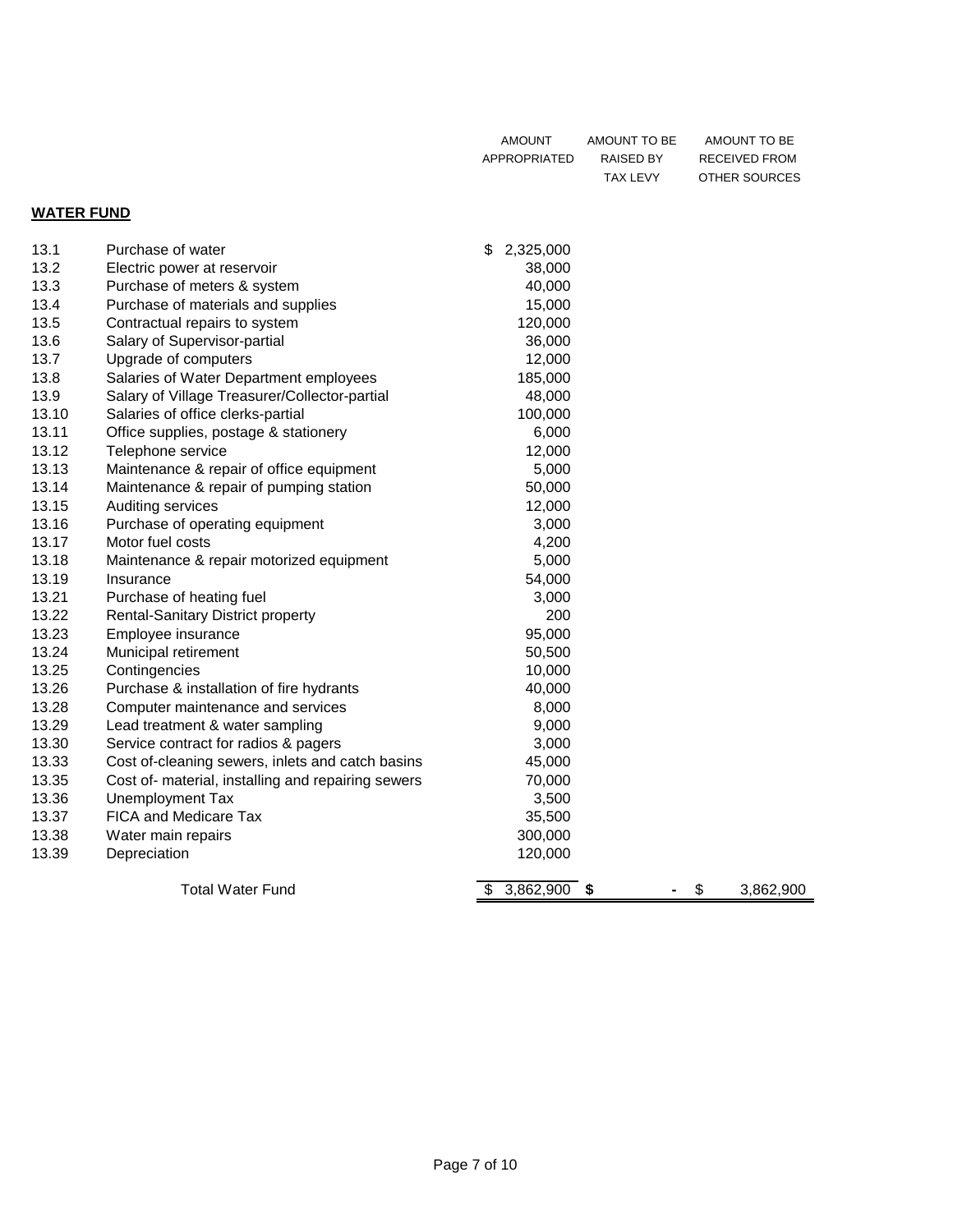|                     |                                                                           | <b>AMOUNT</b><br>APPROPRIATED |                                      | AMOUNT TO BE<br><b>RAISED BY</b><br><b>TAX LEVY</b> |    | AMOUNT TO BE<br><b>RECEIVED FROM</b><br><b>OTHER SOURCES</b> |
|---------------------|---------------------------------------------------------------------------|-------------------------------|--------------------------------------|-----------------------------------------------------|----|--------------------------------------------------------------|
|                     | <b>BOND AND INTEREST FUND</b>                                             |                               |                                      |                                                     |    |                                                              |
|                     | Interest<br>Principal                                                     | \$                            | 337,997<br>435,000                   |                                                     |    |                                                              |
|                     | <b>Total Bond and Interest Fund</b>                                       | \$                            | $772,997$ \$                         | 772,997<br>Bonds & Interest                         | \$ |                                                              |
|                     |                                                                           |                               |                                      |                                                     |    |                                                              |
|                     | <b>CAPITAL PROJECTS FUND</b>                                              |                               |                                      |                                                     |    |                                                              |
|                     | Equipment and other capital expenditures                                  | \$                            | 800,000                              |                                                     |    |                                                              |
|                     | <b>Total Capital Projects Fund</b>                                        | \$                            | 800,000 \$                           |                                                     | \$ | 800,000                                                      |
|                     | <b>MOTOR FUEL TAX FUND</b>                                                |                               |                                      |                                                     |    |                                                              |
|                     | Maintenance-salt<br>Mainenance engineering<br>Construction<br>Engineering | \$                            | 75,000<br>1,000<br>260,000<br>30,000 |                                                     |    |                                                              |
|                     | <b>Total Motor Fuel Tax Fund</b>                                          | \$                            | 366,000 \$                           |                                                     | \$ | 366,000                                                      |
|                     | <b>EMERGENCY TELEPHONE SYSTEM FUND</b>                                    |                               |                                      |                                                     |    |                                                              |
|                     | Maintenance to system<br>Transfer to Capital Projects Fund                | \$                            | 44,000<br>36,000                     |                                                     |    |                                                              |
|                     | Total Emergency Telephone System Fund                                     | \$                            | 80,000                               | \$                                                  | \$ | 80,000                                                       |
| <b>1505 ACCOUNT</b> |                                                                           |                               |                                      |                                                     |    |                                                              |
|                     | Returned seizures<br>Equipment<br>Supplies<br>Investigations              | \$                            | 3,000<br>2,500<br>1,000<br>1,000     |                                                     |    |                                                              |
|                     | Total 1505 Account                                                        | $\overline{\mathcal{S}}$      | $7,500$ \$                           | $\blacksquare$                                      | \$ | 7,500                                                        |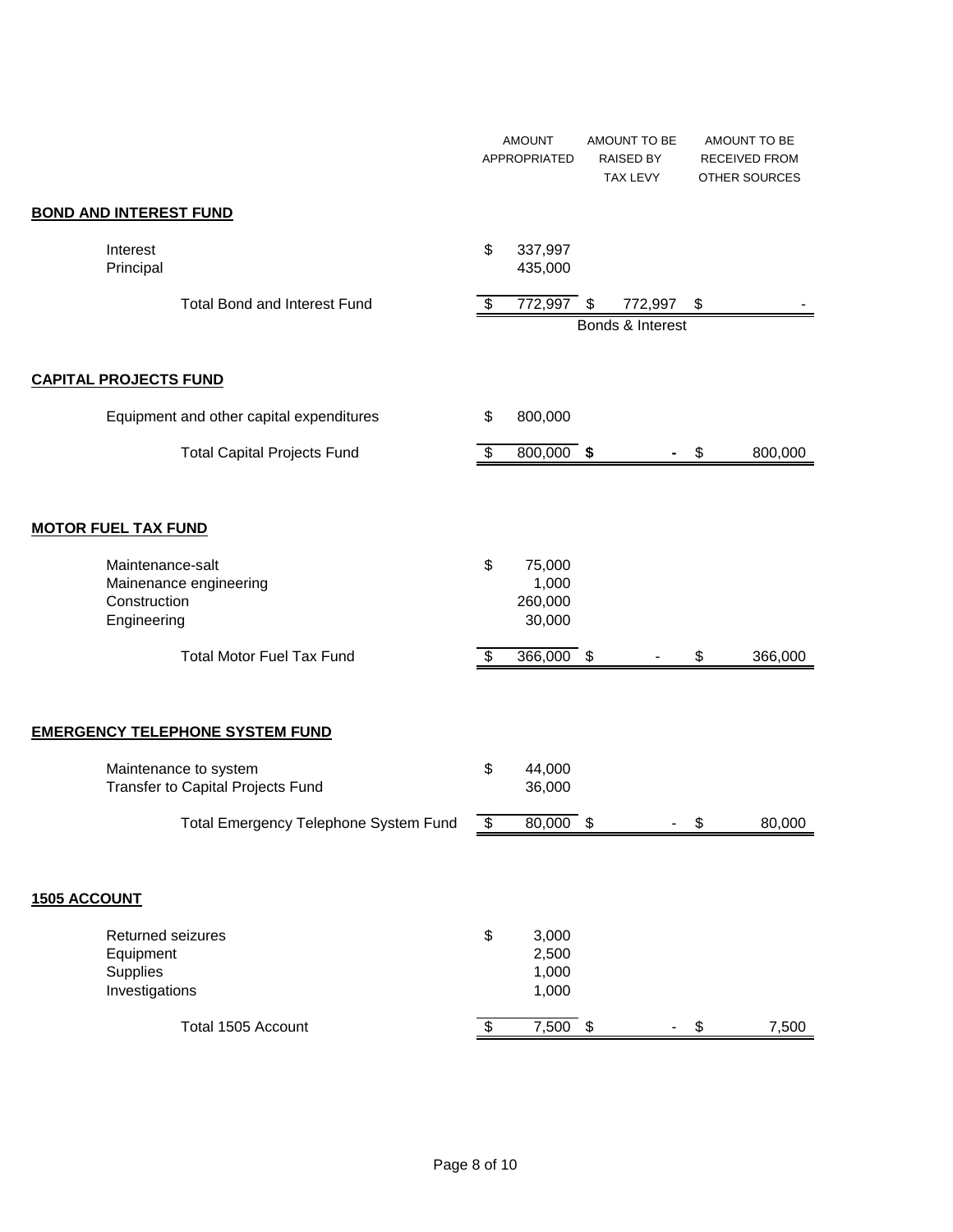|                                       |      | <b>AMOUNT</b><br>APPROPRIATED | AMOUNT TO BE<br><b>RAISED BY</b><br><b>TAX LEVY</b> |    | AMOUNT TO BE<br><b>RECEIVED FROM</b><br><b>OTHER SOURCES</b> |
|---------------------------------------|------|-------------------------------|-----------------------------------------------------|----|--------------------------------------------------------------|
| <b>POLICE REVENUE SHARING</b>         |      |                               |                                                     |    |                                                              |
| Equipment                             | \$   | 25,000                        |                                                     |    |                                                              |
|                                       | - \$ | $25,000$ \$                   |                                                     | S  | 25,000                                                       |
|                                       |      |                               |                                                     |    |                                                              |
| <b>FAMILY DAY</b>                     |      |                               |                                                     |    |                                                              |
| Program expenses                      | \$   | 25,000                        |                                                     |    |                                                              |
| Total Emergency Telephone System Fund | \$   | $25,000$ \$                   |                                                     | S  | 25,000                                                       |
|                                       |      |                               |                                                     |    |                                                              |
| TOTAL APPROPRIATIONS ALL FUNDS        |      | \$12,897,517                  | \$<br>3,206,042                                     | \$ | 9,691,475                                                    |

#### **SUMMARY**

### **FUND**

| Corporate<br>Bonds & Interest<br>Garbage<br>Police Pension<br>I.M.R.F.<br><b>Fire Protection</b><br><b>Police Protection</b><br><b>Social Security</b><br>Auditing | \$<br>363,000<br>772,997<br>134,045<br>612,000<br>105,000<br>415,000<br>577,000<br>167,000<br>20,000 |
|--------------------------------------------------------------------------------------------------------------------------------------------------------------------|------------------------------------------------------------------------------------------------------|
| Liability Insurance                                                                                                                                                | 40,000                                                                                               |
| TOTAL (AS ABOVE)                                                                                                                                                   | 3,206,042                                                                                            |